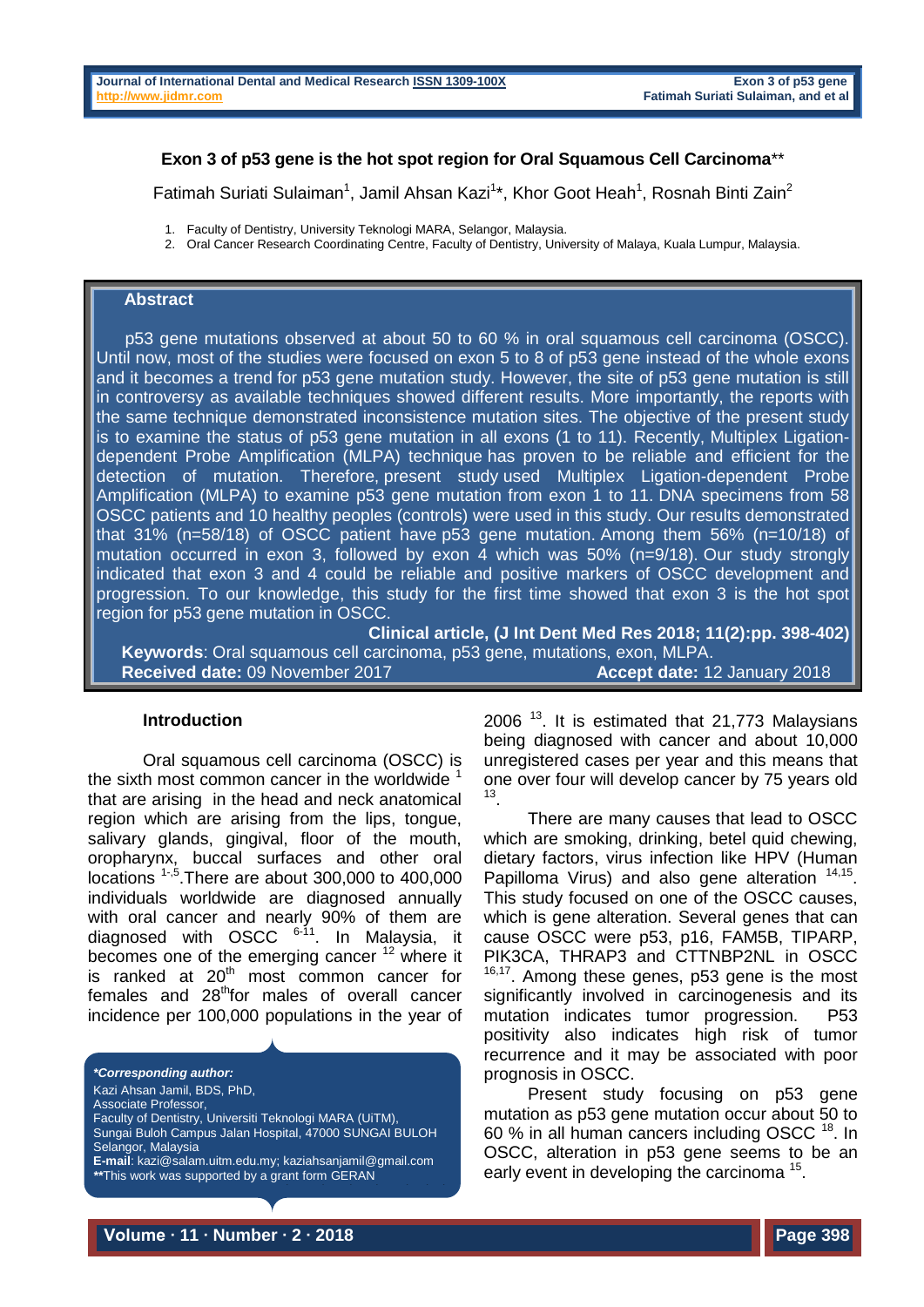P53 gene plays a major role in preventing tumor development and it has been called as tumor suppressor gene and guardian of the genome <sup>19</sup>. This gene encompasses 16-20 kb of DNA on the short arm of human chromosome 17 and contains 11 exons  $20$ . Most of the studies focused on p53 gene mutation of OSCC on exon 5 to 8 and it became a trend for p53 gene mutation study  $20-22$ . It is noteworthy to mention that, p53 gene mutation in exons still in controversy. There were several reports observed p53 gene mutation not only confined to exon 5 to 8  $^{23\cdot25}$ . Moreover, there were no studies that focused on the all exons (1 to 11) of p53 gene mutation in OSCC cases.

Different technical approaches have been used to detect p53 gene mutation such as sequencing, PCR-SSCP, DNA micro-array, microsatellite, Fluorescent in situ hybridization (FISH), array-based comparative genomic hybridization (aCGH) and others 17,21-26. However, studies reported different mutation sites of p53 gene in OSCC. Notably, using same method in detecting mutational sites detection of the exons of the p53 gene in OSCC demonstrated inconsistence results. It might be due to different technical approach or the sensitivity of the techniques. As for example, several studies that used Polymerase Chain Reaction-Single Strand Conformation Polymorphism (PCR-SSCP) showed different in mutational sites. PCR-SSCP as a tool to detect mutation, Acha-Sagredo et al., 2009 detected p53 gene mutation at only exon 6. However this result was not in line with Astori & Arzese, 2001, Popovic et al., 2009 and Thongsuksai et al., 2003. Astori & Arzese, 2001 those observed p53 gene mutation in exon 8 and 5 while Popovic et al., 2009 and Thongsuksai et al., 2003 demonstrated at exon 5, 6, 7, and 8 21,27-29. In addition, in previous studies, exon 4 to 9 have been reported as a hot spot region for p53 gene mutation <sup>36</sup>. Therefore, above reports clearly indicated that a reliable sensitive technique was the cause of failure in detecting exact mutational profile of exons for p53 gene in OSCC. Reports emphasized that p53 mutational study for OSCC to incorporate with the all  $exons<sup>42</sup>$ .

It is noteworthy to mention that, each method demonstrated its own advantages and limitations those lead to the variation of the results<sup>30.</sup> However, recent technology developments which is multiplex ligation-

dependent probe amplification (MLPA) have been shown to be the reliable and efficient technique for the detection of mutation  $17$ . This method showed consistent results with the cytogenetic method which is FISH (Fluorescene in situ hybridization)  $26$ . Thus MLPA has become an established method to detect mutation  $31$ . Advantages of MLPA method includes minimum working concentration for DNA analysis<sup>16</sup>, allows detection of various kind of specimens for assay including the cell lines, tissues and also saliva <sup>16,32</sup>. Other advantages observed of this detection assay were easy to handle, cost-effective and also time saving compared to the array-based such as DNA microarrays which is costly and time consuming  $33$ .

Hence, the aim of this study was to investigate the p53 gene mutation at all exons (1 to 11) using MLPA technique within OSCC patients and to confirm and reveal the exact status of the exons of the p53 gene mutation of OSCC.

# **Materials and methods**

**Sample collection**. All of the samples were obtained from patients with written informed consent, and this study was approved by the Medical Ethics Committee, Faculty of Dentistry, and University of Malaya (OI DF 1303/0041 (L).

58 frozen tissues (DNA) of OSCC samples and 10 normal samples (DNA) with the clinical information and demographic profile was taken from Oral Cancer Research Coordinating Centre, Universiti Malaya as it is one of the tissue banks in Malaysia.

**Purity and Concentration.** The purity (A260/280) and concentration of the samples was measured by using Nanodrop 1000. 2 ul of the samples was used to measure purity and concentration. Only samples that have a good purity (1.75–2.00) was included. The concentration was standardized to 50 ng/ul. A high concentration of samples was diluted with Tris EDTA (TE) buffer and a low concentration of samples was concentrated with the concentrator machine.

**Multiplex Ligation Probe-dependent Amplification (MLPA)**. The MLPA protocol has five steps. There was DNA denaturation, hybridization reaction, ligation reaction, PCR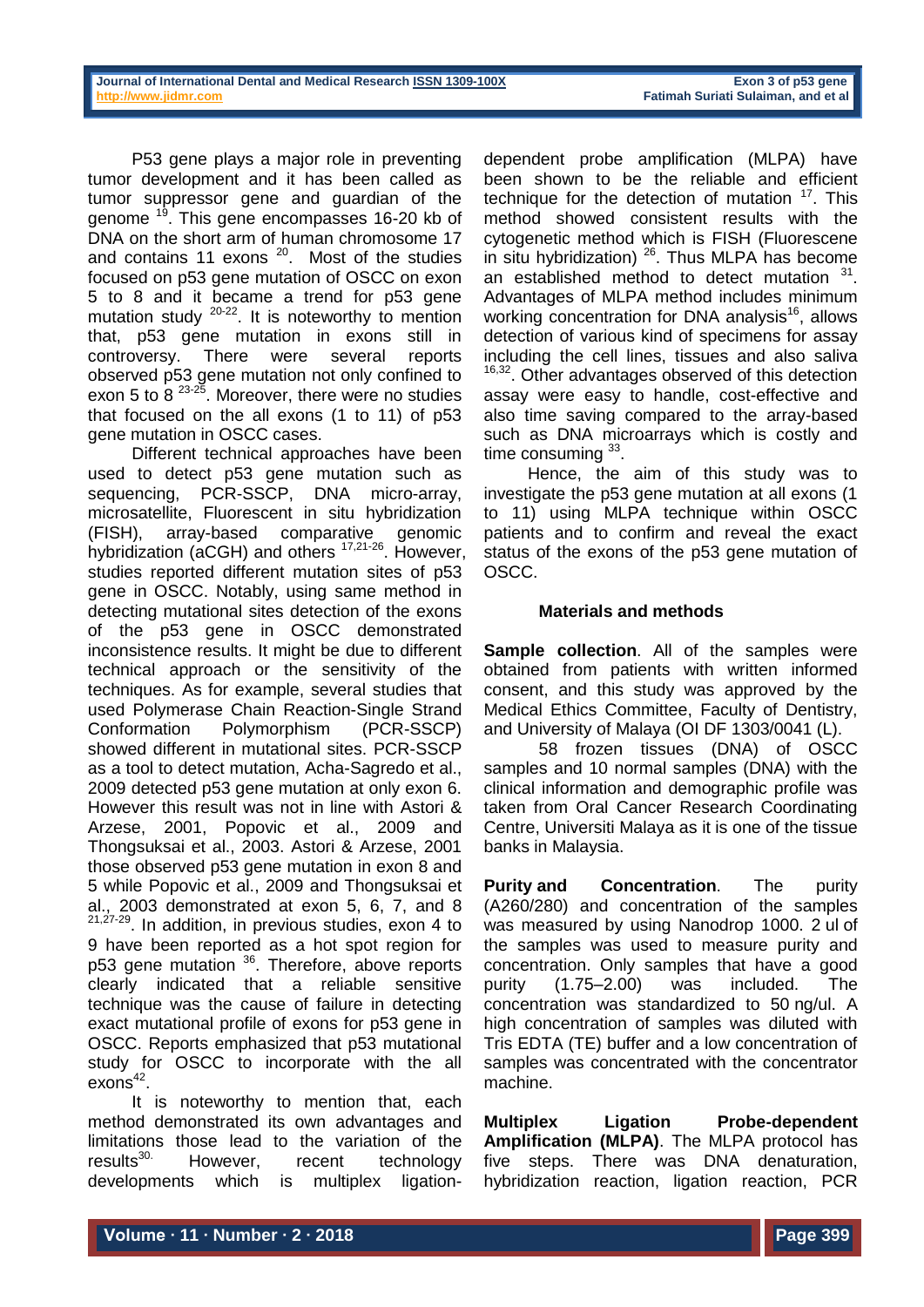reaction and fragmentation. 0.2 ml micro centrifuge tubes were labeled according to the sample and 5 µl of DNA was added to each tube. TE buffer (10mM tris HCL plus 0.1mM EDTA) was used for dilution of samples. The tubes were placed in thermal cycler and MLPA program was set and started with the denatured process for 5 minutes at 98 ºC and then cooled to 25 ºC.

After that, the hybridization master mix was prepared by adding 1.5 µl of MLPA buffer and 1.5 µl of probemix for each reaction. The solution was mixed well by pipetting up and down or by gently vortex. 3 µl of the hybridization master mix was added to the DNA samples for denaturing. The hybridization master mix and the DNA were mixed well. The MLPA program was continued with incubation for one min at 95 ºC and followed by other incubation for 16 to 20 hours at 60 ºC.

After the incubation, the ligase master mix was prepared by adding 3 µl of Ligase-65 buffer A, 3 µl Ligase-65 buffers B and 25 µl of distilled water for each sample. The solution was mixed well by pipetting up and down or gently vortex. Then, 1 µl of Ligase-65 was added to each ligase master mix reaction and mixed well. The MLPA program was continued by pause at 54 ºC. 32 µl of the ligase master mix was added to each sample to hybridize the DNA sample. The sample was mixed well and continued the MLPA program with ligate for 15 minutes at 54 ºC, heat inactivates for 5 minutes at 98 ºC and pause at 15 ºC.

The new PCR tubes were labeled according to the sample for PCR reactions. The PCR buffer mix was prepared by adding 4 µl SALSA PCR buffer and 26 µl of distilled water for each sample and mixed well. 30 µl of the PCR buffer mix was added to each new tube and then 10 µl of each ligation product was transferred to a corresponding PCR tube. The polymerase master mix was prepared by adding 2 µl SALSA PCR-primes, 2 µl SALSA Enzyme dilution buffer, 5.5 µl of distilled water and 0.5 µl SALSA Polymerase for each sample. The solution was mixed well and stored in ice until used. The MLPA program was continued by pause at 60 ºC.

The PCR tubes were placed in thermal cycler and 10 µl of polymerase master mix was added to the ligated DNA and mixed well. The MLPA program was continued immediately, which were 30 seconds at 95 ºC, 30

seconds at 60 ºC, and 60 seconds at 72 ºC for 35 cycles. It was ended with 20 minutes of incubation at 72 ºC and pause at 15 ºC.

MLPA methods provided internal control as reference sample. DNA samples obtained from the same type of tissue of the healthy patients were used as reference samples.

Finally, the MLPA products were analyzed using Genetic Analyser (Applied Biosystem, USA; Model: 3730). The results were displayed as a ratio between the reference and experimental samples. According to the manufacturer, a ratio in between 0.75 to 1.3 was considered as normal, < 0.75 was considered as deletion/loss and >1.3 was considered as amplification/gain.

### **Results**

A total of 58 patients were enrolled in this study. Our study detected 31% (n=58/18) of OSCC patients with p53 gene mutation at different exons (Table 1). Most of the mutations observed in exon 3 and exon 4. 56% (n=10/18) mutation detected at exon 3 and 50% (n=9/18) at exon 4 (Table 2) in our study. The mutations detected in this study were either amplified or deleted for each exon.

| Sample                  | Exon        |                |     |     |     |     |                |     |     |     |        |
|-------------------------|-------------|----------------|-----|-----|-----|-----|----------------|-----|-----|-----|--------|
|                         |             |                |     |     |     |     |                |     |     |     |        |
|                         | $\mathbf 1$ | $\overline{2}$ | 3   | 4   | 5   | 6   | $\overline{7}$ | 8   | 9   | 10  | $11\,$ |
| $\mathbf 1$             |             |                | Amp |     |     |     |                |     |     | Amp |        |
| $\overline{\mathbf{2}}$ |             | Amp            | Amp |     |     |     |                |     | Del |     |        |
| 3                       |             |                | Amp |     |     | Amp | Amp            |     | Amp |     |        |
| 4                       | Del         | Amp            |     | Del |     | Amp |                |     | Del | Amp | Amp    |
| 5                       |             | Del            | Amp |     |     |     |                |     | Amp |     |        |
| 6                       | Amp         |                | Amp |     |     | Amp |                |     | Amp |     |        |
| 7                       |             |                | Amp | Amp |     | Amp |                |     | Amp |     |        |
| 8                       |             |                |     | Amp |     |     |                |     |     |     |        |
| 9                       |             |                | Amp |     |     |     |                |     |     |     |        |
| 10                      | Amp         |                |     | Amp |     |     |                |     |     |     |        |
| $11\,$                  |             |                |     | Amp |     |     |                |     |     |     |        |
| 12                      |             |                |     | Amp |     |     |                |     |     |     |        |
| 13                      |             |                |     |     | Amp |     |                |     |     |     |        |
| 14                      |             | Del            | Del | Del |     | Del | Del            |     |     | Del |        |
| 15                      |             |                | Amp |     |     |     |                |     |     |     |        |
| 16                      | Del         |                |     | Amp |     |     |                |     |     |     |        |
| 17                      |             |                |     |     |     |     |                |     |     | Amp |        |
| 18                      | Amp         | Amp            | Amp | Amp | Amp | Amp | Amp            | Amp |     | Amp | Amp    |

**Table 1.** Showing that mutation detected either in deletion or amplification form in all exons of p53 gene. Amp: Amplification, Del: Deletion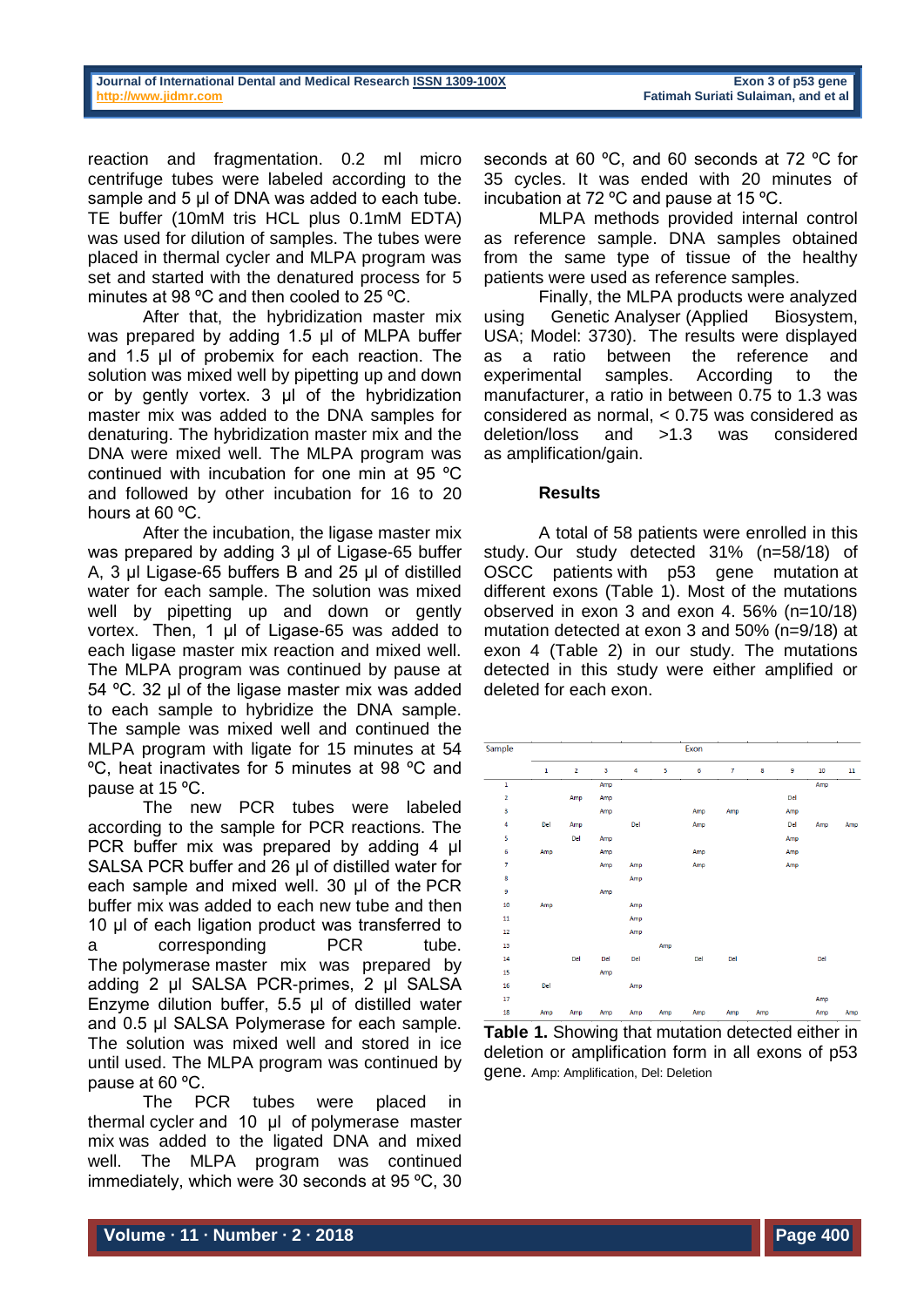| Exon | <b>Mutation Status</b> |                                            |              |  |  |  |  |
|------|------------------------|--------------------------------------------|--------------|--|--|--|--|
|      |                        | Mutation(n=Patient) No mutation(n=Patient) | Mutation (%) |  |  |  |  |
| 1    | 5                      | 13                                         | 27           |  |  |  |  |
| 2    | 5                      | 13                                         | 27           |  |  |  |  |
| з    | 10                     | 8                                          | 56           |  |  |  |  |
| 4    | 9                      | 9                                          | 50           |  |  |  |  |
| 5    | 2                      | 16                                         | 11           |  |  |  |  |
| 6    | 6                      | 12                                         | 33           |  |  |  |  |
| 7    | 3                      | 15                                         | 17           |  |  |  |  |
| 8    | 1                      | 17                                         | 6            |  |  |  |  |
| 9    | 6                      | 12                                         | 33           |  |  |  |  |
| 10   | 5                      | 13                                         | 27           |  |  |  |  |
| 11   | 2                      | 16                                         | 11           |  |  |  |  |

**Table 2.** showing 56% mutation detected in exon 3 and 50% mutation detected in exon 4.

| Exon 3 | <b>Mutation Status</b> | p value    |              |
|--------|------------------------|------------|--------------|
|        | Yes                    | No         |              |
| Yes    | $10(56\%)*$            |            | ${}_{0.001}$ |
| No     | $8(44\%)$ **           | 40 (100 %) |              |
| Total  | 18                     | 40         |              |

**Table 3.** Showing a Fisher's Exact Test was applied to test the associations between exon 3 and mutation status for OSCC patients. A very significant association was observed, p value < 0.001.

\*Number of OSCC patients with mutation at exon 3.

\*\*Number of OSCC patients with no mutation at exon 3.

| Exon 4 | <b>Mutation Status</b> | p value    |         |
|--------|------------------------|------------|---------|
|        | Yes                    | No         |         |
| Yes    | $9(50\%)*$             | 0          | < 0.001 |
| No     | $9(50\%)$ **           | 40 (100 %) |         |
| Total  | 18                     | 40         |         |

**Table 4.** A Fisher's Exact Test was applied to test the association between exon 4 and mutation status for OSCC patients. A very significant association was observed, p value < 0.001.

\*Number of OSCC patients with mutation at exon 4.

\*\*Number of OSCC patients with no mutation at exon 4.

#### **Discussion**

Reports showed that in oral cancer, p53 gene mutation was about 25% to 69% <sup>34</sup>. Our present study detected 31% (n=18/58) of p53 gene mutation among OSCC patients in our sample size (n=58) using MLPA method. The results of this study were in agreement with the results of Chang et al., 2014 that showed that 32.91% of p53 gene mutation in OSCC patients 35.

Present study demonstrated that in general p53 gene mutation in OSCC occurred in all exons (Table 1). Most striking finding in this study was that the majority of the mutation observed at exon 3 (56%, n=10/18, Table 3) and 4 (50%, n=9/18; Table 4) with strong predominance of the mutation in exon 3. Both exon 3 and 4 showed significance with *p value* <0.001.

Hwang et al., 2012, using YD39OSCC cell line demonstrated a 33-bp nucleotide deletion by DNA sequencing (between codons 80 and 112) in exons 3– 4 which indicated the existence of possible mutation in exon  $3^{24}$ . The difference between our present study and above study are that the above study was performed using OSCC cell line by DNA sequencing method whereas, in our study OSCC tissues was examined by MLPA detection method. However, at least this report supported our hypothesis that exons of the p53 gene mutation in OSCC might not confine to 5-8 or 4-9. Therefore, further study is warranted to confirm this controversy. It is noteworthy to mention that, studies reported that abnormalities in p53 gene might have diagnostic, prognostic, and therapeutic implication<sup>37</sup>. Sukhija et al., 2015 using PCR detection method demonstrated that exon 4 could be a potential molecular diagnostic marker for OSCC and demanded that exon 4 might be a probable hot-spots for the p53 gene mutation in OSCC<sup>38</sup>. However our present study observed that exon 3 (56%,  $p < 0.001$ ) was more noticeable than exon 4 (50%,  $p < 0.001$ ). Most importantly, exon 1 to 3 were not included for the detection of mutation in that study and only focused on exon 4 for the investigation<sup>38</sup>. Previous study demonstrated that, the polymerases that used in PCR were subjected to error rates from 1/10,000 to more than  $1/500$  base pairs  $^{39}$ .

Previous studies showed the inter- and intralesional mutational heterogeneity in head and neck squamous cell carcinoma. In our present study we also observed that even in a same sample there was mutational heterogeneity<sup>43</sup>.

Our present study detected only one patient with mutation at exon 8. In contrast, previous report claimed that the hot spot region for p53 gene mutation that was observed between exon 5 to 8  $15,28$ . In support to our result, Acha-Sagredo et al., 2009 reported that no alterations was found at exon  $8^{21}$  in OSCC. Analysis of the above studies indicated that mutation in exon 8 might be rare in OSCC. However, further study is required to confirm these findings.

Reports showed that in oral cancer, p53 gene mutation was about 25% to 69% <sup>34</sup>. Our present study detected 31% (n=18/58) of p53 gene mutation among OSCC patients in our sample size (n=58) using MLPA method. The results of this study were in agreement with the results of Chang et al., 2014 that showed that 32.91% of p53 gene mutation in OSCC patients<sup>35</sup>.